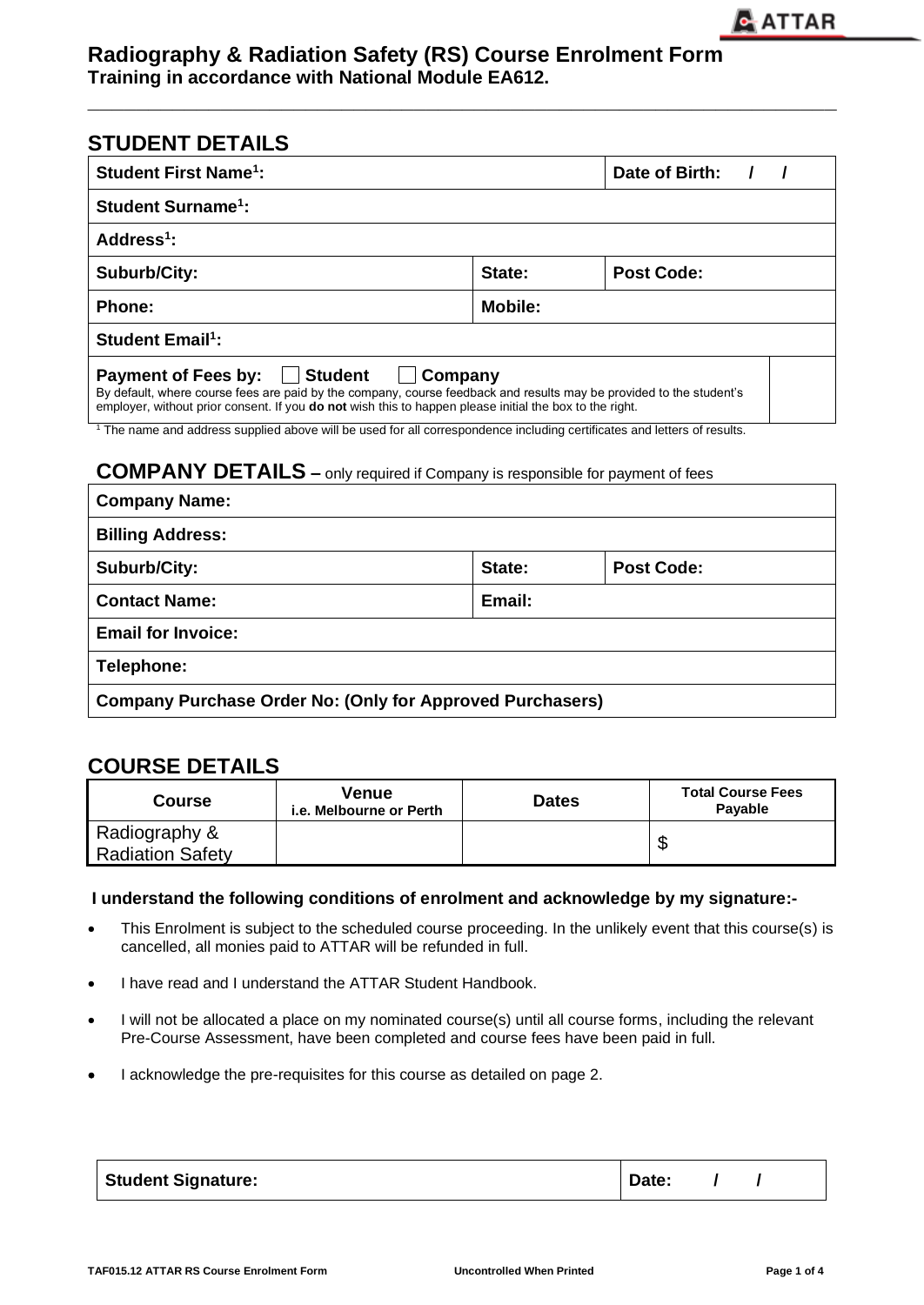

## **Radiography & Radiation Safety (RS) Course Enrolment Form Training in accordance with National Module EA612.**

| <b>Student name:</b> | Date of birth: |  |
|----------------------|----------------|--|
|----------------------|----------------|--|

**\_\_\_\_\_\_\_\_\_\_\_\_\_\_\_\_\_\_\_\_\_\_\_\_\_\_\_\_\_\_\_\_\_\_\_\_\_\_\_\_\_\_\_\_\_\_\_\_\_\_\_\_\_\_\_\_\_\_\_\_\_\_**

## **PRE-REQUISITE INFORMATION**

| <b>Pre-requisites</b> |  |  |
|-----------------------|--|--|
| <u>Math</u>           |  |  |

Algebra & Trigonometry Maths pre-requisite worksheets can be located at [www.attar.com.au](http://www.attar.com.au/) or contact ATTAR if you require them to be sent by hard copy.

#### **The Student listed above hereby declares that:**

## **Radiation Safety:**

- I understand that this course requires maths knowledge.
- I have completed the Prerequisite Maths Assessment on page 4 of this enrolment form
- I understand that on the commencement of the course I will be examined on my basic maths knowledge to confirm suitability to attend the course, and may be removed from the course if my knowledge is deemed inadequate.

#### **Note:**

Due to significant variations in legislature between Western Australia and the other states, the Radiation Safety course held in Western Australia is focused towards meeting the requirements of the WA Radiological Council. Only in WA is the WA Radiological council examination held by default. Should you require a WA Radiological council examination outside of WA please attach a completed Request for Examination form with your course enrolment. Additional study will be required for this examination and will not be conducted in the classroom during the Radiation Safety Course.

I have attached a Request for Examination Form to sit the WA Radiological Council Examination.

**Student Signature:**  $\begin{array}{ccc} \hline \text{Student Signature:} & \text{M} & \text{D} \\ \hline \end{array}$ 

**TAF015.12 ATTAR RS Course Enrolment Form Uncontrolled When Printed Page 2 of 4**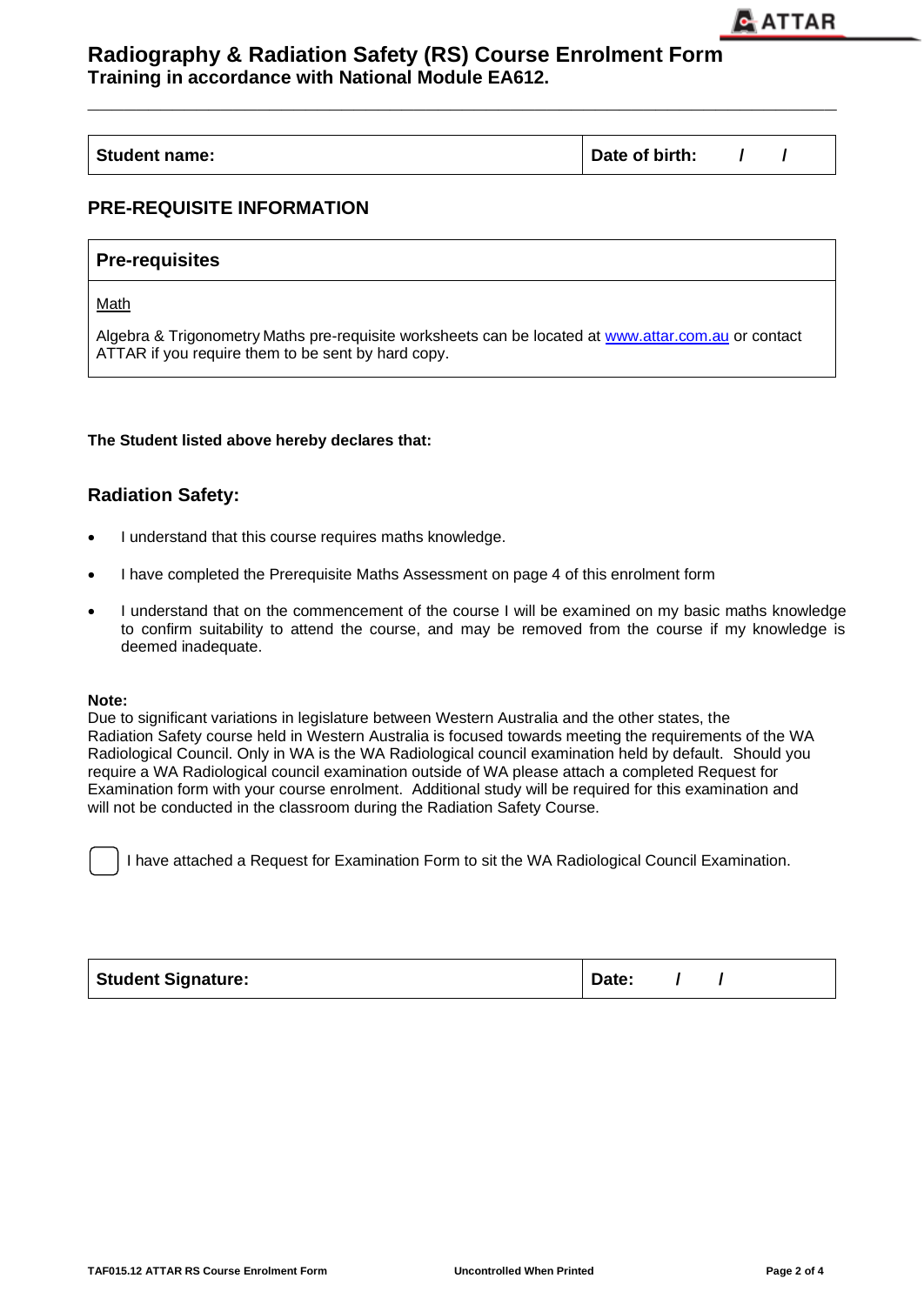

# **Radiography & Radiation Safety (RS) Course Enrolment Form**

**\_\_\_\_\_\_\_\_\_\_\_\_\_\_\_\_\_\_\_\_\_\_\_\_\_\_\_\_\_\_\_\_\_\_\_\_\_\_\_\_\_\_\_\_\_\_\_\_\_\_\_\_\_\_\_\_\_\_\_\_\_\_**

**Training in accordance with National Module EA612.**

| <b>Student name:</b>  |                                                                                     |                                                                                                                                                             | Date of birth:<br>$\prime$<br>I                                                                        |
|-----------------------|-------------------------------------------------------------------------------------|-------------------------------------------------------------------------------------------------------------------------------------------------------------|--------------------------------------------------------------------------------------------------------|
|                       | <b>PAYMENT DETAILS</b><br>Payment of Fees by: (please tick)                         | Company                                                                                                                                                     | <b>Student</b>                                                                                         |
|                       | I wish to pay my course fees of \$                                                  |                                                                                                                                                             |                                                                                                        |
| by:                   | (please tick payment method)                                                        |                                                                                                                                                             |                                                                                                        |
| with                  | this Enrolment Form (please note, this course is GST Free)                          |                                                                                                                                                             | Company Purchase Order - A copy of the Company Purchase Order for the full course fee must be supplied |
|                       | Name of Account:<br><b>Account Number:</b><br><b>BSB No:</b><br>Bank:<br>Reference: | <b>Engineering Materials Evaluation Pty Ltd</b><br>02-785-2676<br>083-004<br>National Australia Bank Ltd<br>SURNAME AND COURSE ABBREVIATION (i.e. RS or RT) |                                                                                                        |
|                       |                                                                                     | Please forward enrolment and/or notification of payment to Email: training@attar.com.au                                                                     |                                                                                                        |
|                       | Cheque/Money Order payable to: ATTAR<br>Postal address:                             | 44 - 48 Rocco Drive, Scoresby VIC 3179                                                                                                                      |                                                                                                        |
|                       | Credit Card:<br>Mastercard                                                          | ∏ Visa<br>  AMEX*                                                                                                                                           |                                                                                                        |
| Card<br><b>Number</b> |                                                                                     |                                                                                                                                                             | Exp<br>$\sqrt{2}$<br><b>Date</b>                                                                       |
|                       |                                                                                     |                                                                                                                                                             | * CARD Security Code _____ ____ ____ ____                                                              |
|                       |                                                                                     |                                                                                                                                                             | Contact Phone: 2008                                                                                    |
| Signature:            |                                                                                     |                                                                                                                                                             |                                                                                                        |

#### **Cancellation, Transfer & Refund Policy (Summary):**

- a) For a full refund of fees, all cancellations or transfer requests must be received in writing at least 14 calendar days prior to course commencement.
- b) Any cancellations or transfer requests received within  $7 14$  calendar days of course commencement will result in an Administration fee of \$250.00 with the balance of fees to be transferred to a future course scheduled no later than 1 year after the original course dates.
- c) Any withdrawal or cancellation within 7 calendar days of course commencement where ATTAR is unable to replace your enrolment (or during the course) will result in forfeiture of all fees
- d) A copy of the full **Cancellation, Transfer & Refund Policy** can be downloaded from the download section of [www.attar.com.au](http://www.attar.com.au/) or by contacting us.

**Privacy Statement (Summary):** ATTAR recognises that the privacy of customer personal information is paramount. ATTAR manages your personal information in accordance with the National Privacy Principles relevant to our business. A copy of the full Privacy policy can be downloaded in the download section of [www.attar.com.au](http://www.attar.com.au/) or by contacting the technical Director NDT.

#### **Before submitting this Course Enrolment Form to ATTAR, please check the following:-**

- o I have signed and dated each page of this Student Enrolment Form
- o I have completed the Student Pre-requisite assessment on page 4.
- o I have completed the payment details required
- o My Name and Date of Birth are clearly legible

**Enrolments cannot be accepted unless all pages have been completed and full payment supplied. Please forward your completed Enrolment form to – [training@attar.com.au](mailto:training@attar.com.au)**